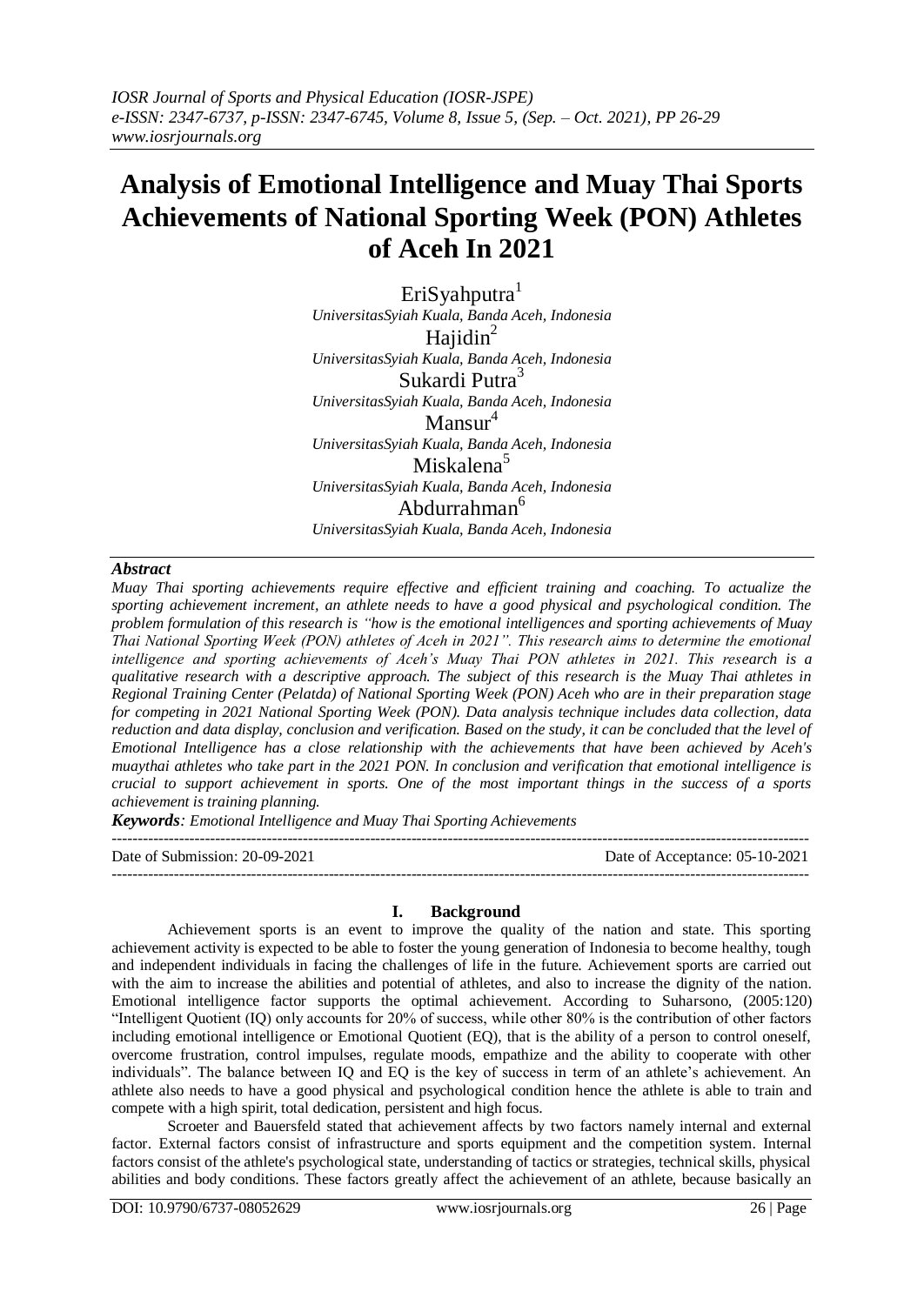athlete competing on an event will have the best preparation in terms of physical and mental condition. Based on these several factors, psychological factors can have a direct effect on athletes, but athletes can also be influenced by factors outside of themselves which then affect their psychological condition. Among the psychological factors that affect achievement are the level of intelligence and emotion or IQ (Intelligent Quotient) and EQ (Emotional Quotient).

Muay Thai achievements require an effective and efficient training and coaching. To actualize the sporting achievement increment, an athlete needs to have a good physical and psychological condition. Therefore, the athletes are able to train and compete with a high spirit, total dedication, persistent and do not easily distracted by athlete's personal matter. In term of Aceh's Muay Thai athletes, the achievement is affected by internal and external factors namely psychological condition, emotional intelligence, techniques or strategies understanding, and Muay Thai athletes' physical abilities is the internal factor affected the achievements.

Based on the observations on Aceh's Muay Thai athletes who will take part in the PON Papua in 2021, the interview results with the Muay Thai coach, the researcher asked about the emotional intelligence of the athlete in term of the upcoming competition. The writer found that in some past events joined by the Aceh's Muay Thai athletes, namely Aceh's Regional Sport Event (PORA), Regional Sport Event (PORWIL) and National Sport Event (KEJURNAS), there were things to be proud of the athlete's appearance. However, there were also things that are disappointing, such as anger can appear in an athlete when his opponent makes the athlete's face as the target of his attack so that an athlete will become more sensitive and easily provoked by his emotions to retaliate, then the lack of attention and focus in facing the match caused by negative emotions that arise in an athlete when competing. As a result, the athlete's movement became inaccurate and incompatible with the actual Muay Thai technique. These are related to emotional intelligence level of an athlete in facing an event which affects an athlete's achievement. However, this Muay Thai sport does not yet have data on the level of emotional intelligence. Based on the above problem, the writer intends to study on "**Analysis of Emotional Intelligence and Muay Thai Sports Achievements of National Sporting Week (PON) Athletes of Aceh in 2021**".

### **A. EMOTIONAL INTELLIGENCE OR QUOTIENT**

Emotions are related to physiological changes and various thoughts. Therefore, emotion becomes one of the crucial factor in human life because it is a positive motivator as well as a bad motivator in human's behavior. Some experts explained about emotions, including Descrates in Goleman (2002:13) stated that emotions are divided into desire, hate, sorrow, wonder, love and joy. While Watson in Goleman (2002:17) divided emotions into three namely fear, rage and love.

People who can regulate their emotions are said to have emotional intelligence. Salovey and Mayer define emotional intelligence as "The subset of social intelligence that involves the ability to monitor social feelings toward other people, and to sort the information as a base to act toward others" (Suharsono, 2005:130).

Emotional intelligence is highly affected by environment, not permanent, and is changeable. Therefore, environment particularly parent's involvement during childhood has a very big impact on one's emotional intelligence development. In addition, EQ is not an opposite of IQ but both of them interact dynamically in conceptual and actual level. EQ is not affected by genetic factor.

### **B. EMOTIONAL SKILLS**

Goleman (2001:39) stated that emotional skill is the skill resulted from learning process which is based on emotional intelligence. Hence, it is resulted in outstanding performance in working environment. Emotional skills are part of emotional intelligence that greatly affects work performance. For example, a flight attendant has a skill in "influencing", he or she is able to make people respond well to their wills. The essence of this skill is having two abilities, namely empathy, which involves the ability to read other people's feelings and social skills, being able to manage other people's feelings well.

Emotional skill is divided into several group, each is based on the similar emotional intelligence abilities. Emotional intelligence ability is an essential foundation to demonstrate emotional skills in the working environment. If someone is not good at social skills, then that person will not be able to become a leader because a leader should have the ability to inspire or lead a group well. This skill must be based on one's selfconfidence and self-awareness on his own ability.

## **C. SPORTS ACHIEVEMENT EFFORT**

One of the efforts for sports achievement is to carry out a centralized training and coaching process, systematically and well planned to achieve the best sports achievement. Coaching is one of the efforts to run the training program systematically in order to enhance athletes' achievements. Coaching and development must be carried out sequentially and continuously. (Mulyadi, 2013). In addition, Faster and Keren (2001) stated that coaching is addressed for human behavior management. Coaching means that the activities are carried out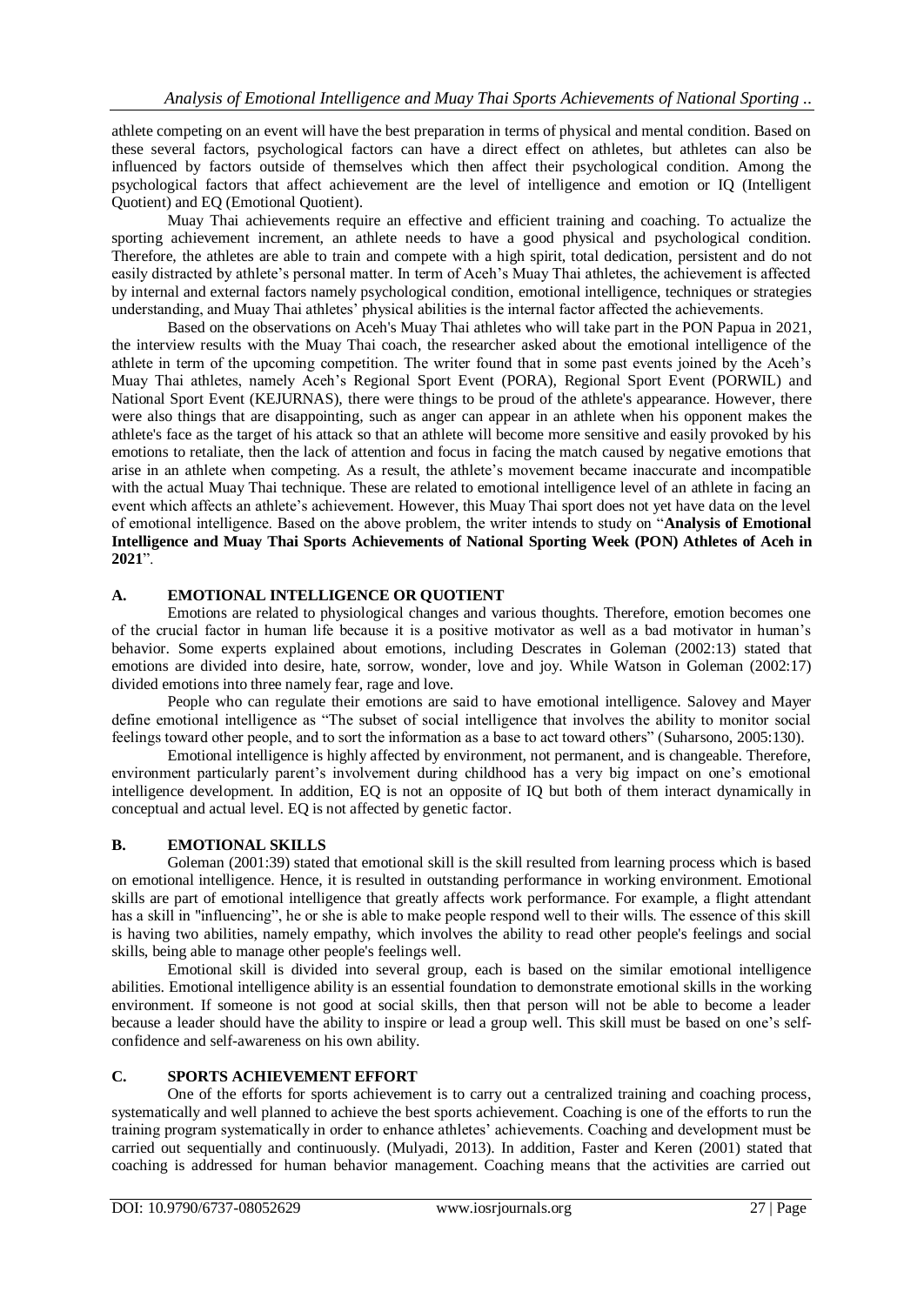continuously with instructions and supports. Coaching is a continuous process as a method to continuous learning and development.

A good coaching will deliver good achievement and contribute to various things including: (1). Enhancing economic activity of a region or nation; (2). As a method to introduce a nation to the world with a brilliant athlete achievement; (3). Stimulate the country's foreign exchange earnings when the championship event is held domestically; (4). A means to realize a sense of nationalism to every citizen from all over the world. Based on these factors, government needs to pay attention toward sports, hence the athlete can have achievements in various sports.

### **II. Research Method**

This research is a descriptive research which describe emotional intelligence and sports achievement of PON Aceh Muay Thai athletes in 2021. The subject of this research is based on writer's consideration which is the Muay Thai athletes in Regional Training Center (Pelatda) of National Sporting Week (PON) Aceh who will be competing in PON 2021. Data were collected by observation and questionnaires. Data analysis techniques include: data collection, data reduction, data display, conclusion and verification.

#### **III. Results And Discussions**

1. Discussion on Emotional Intelligence of Muay Thai Athletes

Emotional Intelligence, as stated by Goleman (2001:35), is the potential to learn practical skills based on five elements, namely: (a) Self-awareness, (b) Motivation, (c) Self-regulation, (d) Empathy and (e) Skills in building relationships with others. From the several elements described and linked in the list of athletes' emotional intelligence interview statements that have been compiled by researchers, the researchers made a list of statements using a Likert Scale consisting of positive and negative questions. Then, the total score of the athlete's answers were calculated using a simple statistical average formula.

Data processing was performed on 8 subjects by making a norm measuring instrument using a simple average calculation technique. The data was then defined by classifying the range of values obtained from 119 to 126 as the **Very Low** category, 127 to 134 as **Low** category, 135 to 142 as **High** category and 143 to 150 as **Very High** category. The following is the emotional intelligence level resulted from the average values based on the Aceh Muay Thai athletes' statements.

#### 2. Discussion on Sporting Achievements of PON Aceh Muay Thai Athletes in 2021

Sporting achievements of Aceh's Muay Thai athletes competing in PON 2021 is based on the interview with the athletes on the question related to sports achievements that the athletes achieved from previous sports competitions. Of the 8 athletes joining the PON Centralized Regional Training (Pelatda) in 2021, there were 2 athletes who won medals at the international level, 4 athletes had won medals at the national level, and 2 others had won medals at the regional level.

The sporting event participated by AcehneseMuay Thai athletes who are trained in the 2021 PON Aceh, totaling 8 people, are two athletes have been participating in an international sports competition level, and six athletes have been participated in regional and national sports competition level.

3. Discussion on Relationship of Emotional Intelligence and Sports Achievements of PON Acehnese Muay Thai Athletes in 2021

Based on the emotional intelligence level which was resulted from the statements compiled by the writer, the level of emotional intelligence of Acehnese Muay Thai athletes is in High category. The achievements of Aceh's muaythai athletes that can be described are that of the 8 athletes participating in the 2021 PON Centralized Regional Training (Pelatda), only a small percentage of these athletes have participated in championships and won medals at the National and International levels and several other athletes have reached the National level. Both emotional intelligence and sports achievements of Acehnese Muay Thai athletes have a correlation. Therefore, the success in sports achievement requires emotional intelligence factor which support an athlete's achievement.

## **IV. Conclusion**

Based on the results and discussions which was guided by research questions, the conclusions of this research are as follows:

1. The emotional intelligence of Acehnese Muay Thai athletes is at **high** category. It was found that 2 athletes (25%) have the emotional intelligence at Very High category, 3 athletes (37.5%) are at High category, 2 athletes (25%) are at Low category, and 1 athlete (12.5%) is at Very Low category.